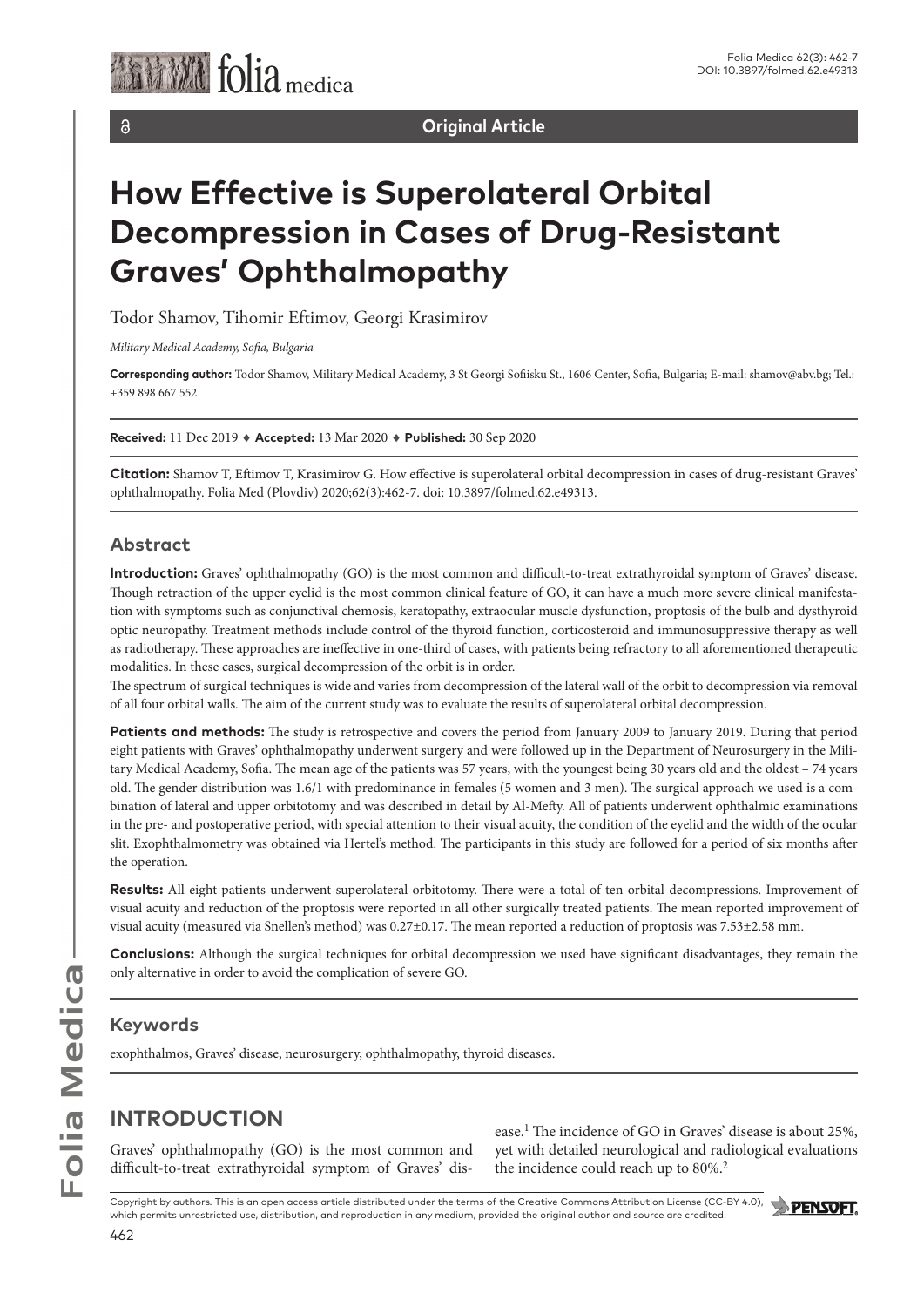Although retraction of the upper eyelid is the most common clinical feature of GO, it can have a much more severe clinical manifestation with symptoms such as conjunctival chemosis, keratopathy, extraocular muscle dysfunction, proptosis of the bulb, and dysthyroid optic neuropathy.3 Most of the clinical features are attributed to an ongoing inflammatory process, leading to an increase of the intraorbital volume and of the retrobulbar pressure. The underlying reason for this process is the diffuse infiltration of the retrobulbar tissues by activated T-lymphocytes. The activation of fibroblasts is involved in the process as well. The production of glycosaminoglycans causes interstitial edema and fibrosis.<sup>4</sup>

Treatment methods include control of the thyroid function, corticosteroid, immunosuppressive therapy, and radiotherapy. In one-third of the cases these approaches are ineffective, with patients being refractory to all aforementioned therapeutic modalities. In these cases, a surgical decompression of the orbit is in order.

The spectrum of surgical techniques is wide and varies from decompression of the lateral wall of the orbit to decompression via removal of all four orbital walls.<sup>5</sup> The approaches can be divided into anterior, mainly utilized by ophthalmologists and ENT specialists, and superolateral – subject of interest for neurosurgeons.

At the beginning of the 20<sup>th</sup> century, Kronlein introduced the lateral approach to the orbit in excision of orbital tumors. Later on, in the 1950s, Naffziger achieved transcranial decompression of the orbit by removing the orbital roof.6 In the 1970s, McCarty introduced the superolateral orbital decompression and reported very good results in 46 patients.7 Marron and Kennerdell modified this approach by transposing the skin incision in the facial region – the eyebrow, the lateral canthus, and the orbital crease achieving by this technique decompression of all four walls. $8,9$ Eliseevich also had input on the approach. He suggested a variant of orbital decompression with anterior displacement of the superolateral part of the orbital rim.10

#### **AIM**

The aim of the current study was to evaluate the results of superolateral orbital decompression.

### **PATIENTS AND METHODS**

The study is retrospective and covers the period from January 2009 to January 2019. During that period, eight patients with Graves' ophthalmopathy underwent surgery and were followed up in the Department of Neurosurgery of the Military Medical Academy. The mean age of the patients was 57 years, with the youngest being 30 years old and the oldest – 74 years old. The gender distribution was 1.6/1 with predominance of females (5 women and 3 men). All operated patients had had a history of hyperthyroidism

symptoms with severe thyroid-associated ophthalmopathy. The mean duration of the disease from the moment it was diagnosed to the surgical intervention was 5 years, with variation of the period from 2 to 18 years. All patients had been administered L-thyroxin substitution therapy. One of the patients had been treated with combined L-thyroxin and methinazole. All patients had been treated with high dose corticosteroid therapy without satisfactory outcome. Four of the patients received immunosuppressive therapy and five underwent partial resection of the thyroid gland. Three of the patients underwent radiotherapy and another four were administered retrobulbar corticosteroids.

All of the patients underwent ophthalmic examinations in the pre- and postoperative period, with special attention to their visual acuity, the condition of the eyelid and the width of the ocular slit. Exophthalmometry was obtained via Hertel's method. Regular examination of eye-motility took place as well. The intraorbital pressure was measured and fundoscopy was performed. In two of the patients, there was an increase of intraorbital pressure. All patients were examined and followed up for 3-6 months postoperatively.

The data were statistically analyzed by using SPSS v.26. The main used methods are elements from descriptive statistics as mean value and standard deviation. T-test was used to compare paired samples and calculate the level of significance.

#### **Description of the surgical technique**

The surgical approach we used is a combination between lateral and upper orbitotomy and was described in detail by Al-Mefty.<sup>11</sup> The patient is placed on the operating table



**Figure 1.** General appearance of the removed fronto-orbital flap. 1) Fronto-zygomatic suture; 2) Frontal procesus of the zygomatic bone; 3) Zygomatic procesus of the frontal bone; 4) Superior orbital edge; 5) Frontal bone; 6) Superior temporal line.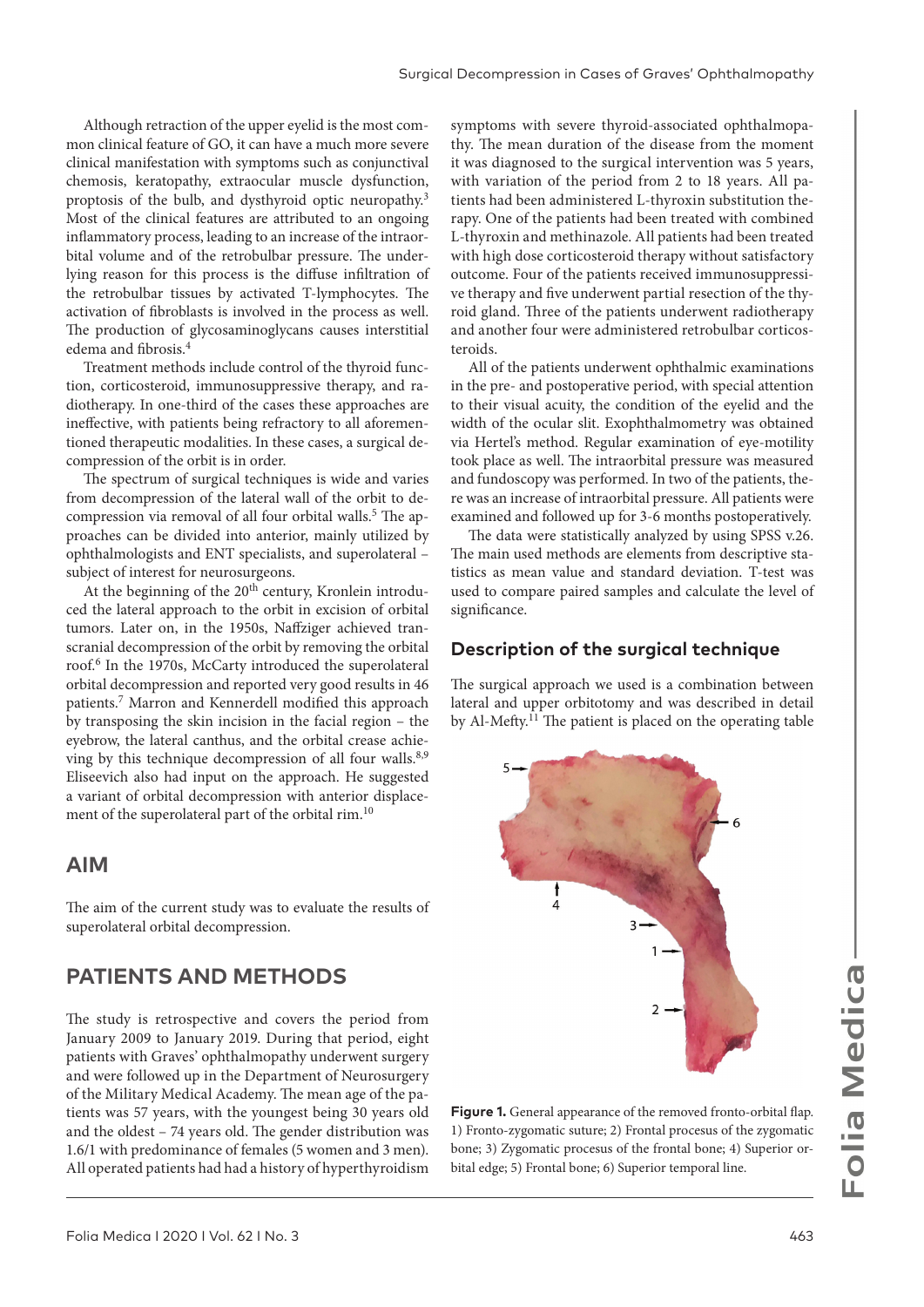in supine position, with the head fixated with three-point fixator in 30° rotation contralateral to the side of incision and in 20° deflexion. Antibiotic and antiedemic therapy is administered perioperatively. The skin is incised in the eyebrow region, 3-4 cm in length, twisting over the lateral orbital rim and the zygomatic arch, up to a maximum of 2 cm from the orbital rim (in order to prevent eventual lesion of the frontal branch of the facial nerve. Over the frontal flap, a periosteal flap is created, which can later be used for frontal sinuplasty. The supraorbital nerve is dissected and displaced medially. The periorbit is separated and a single frontal trepanation hole is made, which perforates the anterior and the posterior wall of the frontal sinus. The eyebrow rim is cut with a reciprocating oscillating saw blade. The temporal muscle is separated from the initial part of linea temporalis and the fronto-zygomatic edge. A second trepanation aperture is made in McCarty's point.<sup>7</sup> Using an introductor, the dura is detached from the frontal bone, which is cut in arcuate mode with its convexity upward. With a Gigli saw, an oblique incision is made, cutting downwards the lateral orbital margin, after initial detachment of the periorbit. The orbital roof is carefully broken up, creating a small bone flap. After cranialization of the frontal sinus, the periostal flap is approximated to the ostium and fixated with fibrin glue.

prevent adhesions to the temporal muscle. We place drainage for 24-36 hours. Finally, we reapproximate and fixate the bone flap.

The general appearance of the removed fronto-orbital bone flap and 3-D CT reconstruction of the skull after supero-lateral orbital decompression are given in **Figs 1**  and **2**.

## **RESULTS**

All eight patients underwent superolateral orbitotomy. The overall number of orbit decompressions was ten. The results of the surgical treatment are shown in **Table 1**.

Two of the patients underwent bilateral orbitotomy, completed in two stages with interval of one month (patients Nos 2 and 4). One of the patients was followed up for 3 months and due to unsatisfactory results was transferred to an ETN specialist for endoscopic decompression of the floor and the medial wall of the orbit. After that the patient was lost to the follow-up – patient No. 5.

Improvement of visual acuity and reduction of the proptosis were reported in all other surgically treated patients. The mean reported improvement of visual acuity (measured via Snellen's method) was 0.27±0.17. The mean repor-



**2a 2b**





**Figure 2.** Lateral (2a) and superior (2b) view of skulls with orbital decompression-3-D CT. 1) The lateral orbital wall is removed; 2) View of the removed superior orbital wall.

Afterwards, using fine bone instruments and a highspeed borer to sculpt the bone, the lateral wall of the orbit is thinned down to the inferior orbital fissure in a classical, clastic way. The upper wall is removed as well and with that, the orbit is revealed in its upper-lateral aspect.

A longitudinal cut is made and in case there is prolapsed adipose tissue, it is removed. Next, meticulous hemostasis is achieved and in some cases, we have used Lyoplant to ted reduction of proptosis was 7.53±2.58 mm. It is worth noting that all of the results were reported at least three months after the procedures, after full recovery of all soft tissue postoperative alterations. All patients who underwent surgery had improvement of the soft tissue status and disappearance of the diplopia. Complications were observed in three patients – one with partially damaged frontal branch of the facial nerve, and the other two – with dysfunction of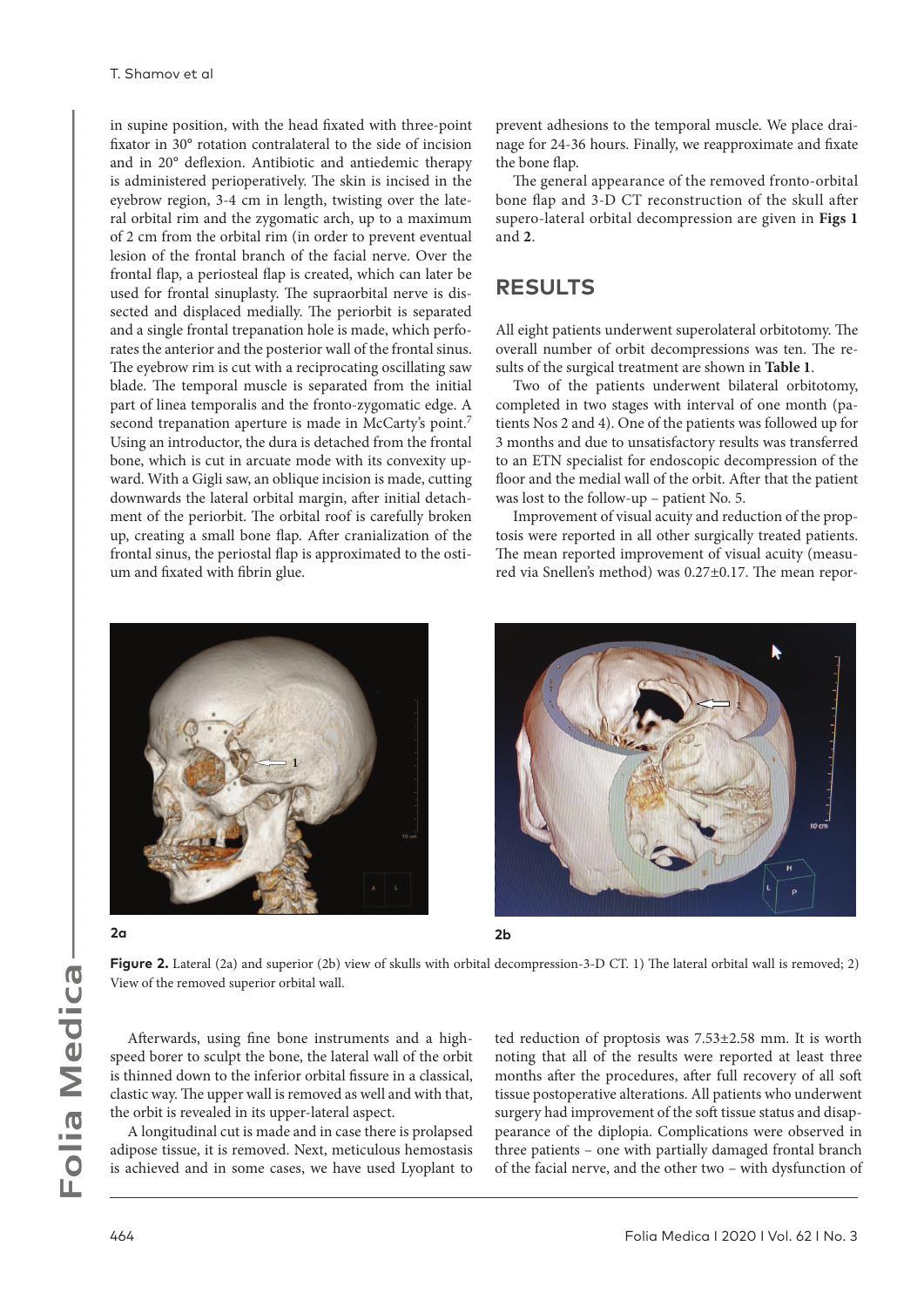| Table 1. Results of surgical treatment (reported between month 3 and month 6), in patients with severe form of GO, using superolateral |  |
|----------------------------------------------------------------------------------------------------------------------------------------|--|
| orbitotomy                                                                                                                             |  |

| Case<br>No.    | <b>Sex</b> | Age<br>yrs | L/R | Visual acuity<br>Assessed using Snelen method<br>$N=10$ (eyes) |                | Improvement<br>of visual acuity | Exophthalmos<br>In millimetres using Hertel<br>method<br>$N=10$ (eyes) |              | Orbital<br>recession |    |
|----------------|------------|------------|-----|----------------------------------------------------------------|----------------|---------------------------------|------------------------------------------------------------------------|--------------|----------------------|----|
|                |            |            |     | Preop                                                          | Postop         |                                 | Preop                                                                  | Postop       |                      |    |
|                | F          | 46         | D   | 0.5                                                            | 0.8            | 0.3                             | 23                                                                     | 17           | 6                    |    |
| $\overline{2}$ | M          | 44         | L   | 0.3                                                            | 0.6            | 0.3                             | 26                                                                     | 17           | 9                    |    |
|                |            |            | D   | 0.5                                                            | 0.8            | 0.3                             | 24                                                                     | 18           | 6                    |    |
| 3              | М          | 30         | D   | 0.8                                                            | 1.0            | 0.2                             | 27                                                                     | 17           | 10                   |    |
| 4              | F          |            |     | L                                                              | 0.4            | 0.6                             | 0.2                                                                    | 29           | 18                   | 11 |
|                |            | 54         | D   | 0.6                                                            | 0.8            | 0.2                             | 26                                                                     | 19           | 7                    |    |
| $5*$           | F          | 57         | L   | 0.7                                                            | 0.9            | 0.2                             | 27                                                                     | 24           | 3                    |    |
| 6              | М          | 70         | D   | 0.8                                                            | 0.9            | 0.1                             | 25                                                                     | 14           | 10                   |    |
| 7              | F          | 74         | D   | 0.9                                                            | 1.0            | 0.1                             | 28                                                                     | 22           | 6                    |    |
| 8              | F          | 68         | L   | 0.5                                                            | 0.8            | 0.3                             | 23                                                                     | 18           | 5                    |    |
|                |            |            |     | $0.6{\pm}0.2$                                                  | $0.82 \pm 0.1$ | $0.27 \pm 0.2$                  | $25.8 \pm 2$                                                           | $18.4 \pm 2$ | $7.3 \pm 3$          |    |
|                |            |            |     |                                                                | p<0.001        |                                 |                                                                        | p<0.001      |                      |    |

\*This patient was followed up for 3 months and then she dropped out of observation.

the supraorbital nerve.

Good cosmetic results were achieved in all patients. The applied statistical methods, as noted in **Table 1**, showed significant difference in the visual acuity and the grade of the exophthalmos before and after the intervention.

#### **DISCUSSION**

The surgical technique we applied is effective in severe cases of Grave's disease and the study we held showed statistically significant improvement of the visual acuity and reduction of the proptosis. Surgical treatment in such cases is the only alternative. It is only recently that the biological treatment of GO became a part of the clinical practice. To date there has been too little experience and data on the effects of rituximab, monoclonal antibody against CD20 receptor of the B-lymphocytes, which decreases the production of antibodies against the TSH receptor of fibrocytes. There are two studies which fail to provide strong evidence of the effectiveness of the drug.<sup>12,13</sup> There are high hopes for a future therapy with tocilizumab and teprotumumab, yet to this moment the scientific data for their effectiveness  $are$  insufficient.<sup>1</sup>

Superolateral techniques for decompression, mainly practiced by neurosurgeons, allow reduction of the proptosis around 0.6 to 1 cm to be achieved.<sup>14,15</sup> Our study concluded mean values around 7.53±2.58, which does not differ significantly from the results of similar studies. Infero-medial decompressions lead to reduction of mean 6.9 mm, yet these decompressions have a high rate of complications (up to 20%), such as CSF leakage and orbital cellulitis. Neurosurgical approaches allow direct control of intraoperative

complications, such as dural lacerations and opening of the frontal sinus. Lateral decompression shows reduction of the proptosis around 3-4 mm. The effects are optimal with decompression of all four walls – around  $1-1.5$  cm.<sup>9,14</sup> Vision acuity is improved in almost all orbital decompression techniques, with insignificant variation of the measured values in the different studies. Most authors conclude that orbital decompressions should be recommended in cases with vision acuity measured lower than 0.6 and proptosis over 20-23 mm.14

The main limitation of our study is the low number of patients included, which calls into question the statistical significance of the results. The cardinal disadvantage of the applied technique is the incision in the facial region and the risk of stretching and lesions to the nerves in the area, due to the chartering. In order to avoid these problems, it is reasonable to apply the coronary approaches – with incision in the capillitium. Even though the operative wound is wider, these approaches allow maneuvers to protect the facial and supraorbital nerves.

Last but not least in importance, it is essential to acknowledge the fact that measuring the exophthalmos using the Hertel's method in the postoperative period could alter the results and lead to mistakes due to the edema of the soft tissues and the displacement of bone structures. This fact itself puts into question the verity of the reported results in different studies.

As recommendations for future studies on the matter, we suggest measurement of the results in surgical approaches that include anterior displacement of superolateral margin of the orbit, which leads to enlargement of the orbital space. The technique, proposed by Eliseevich L et al., sounds promising in this respect.<sup>10</sup>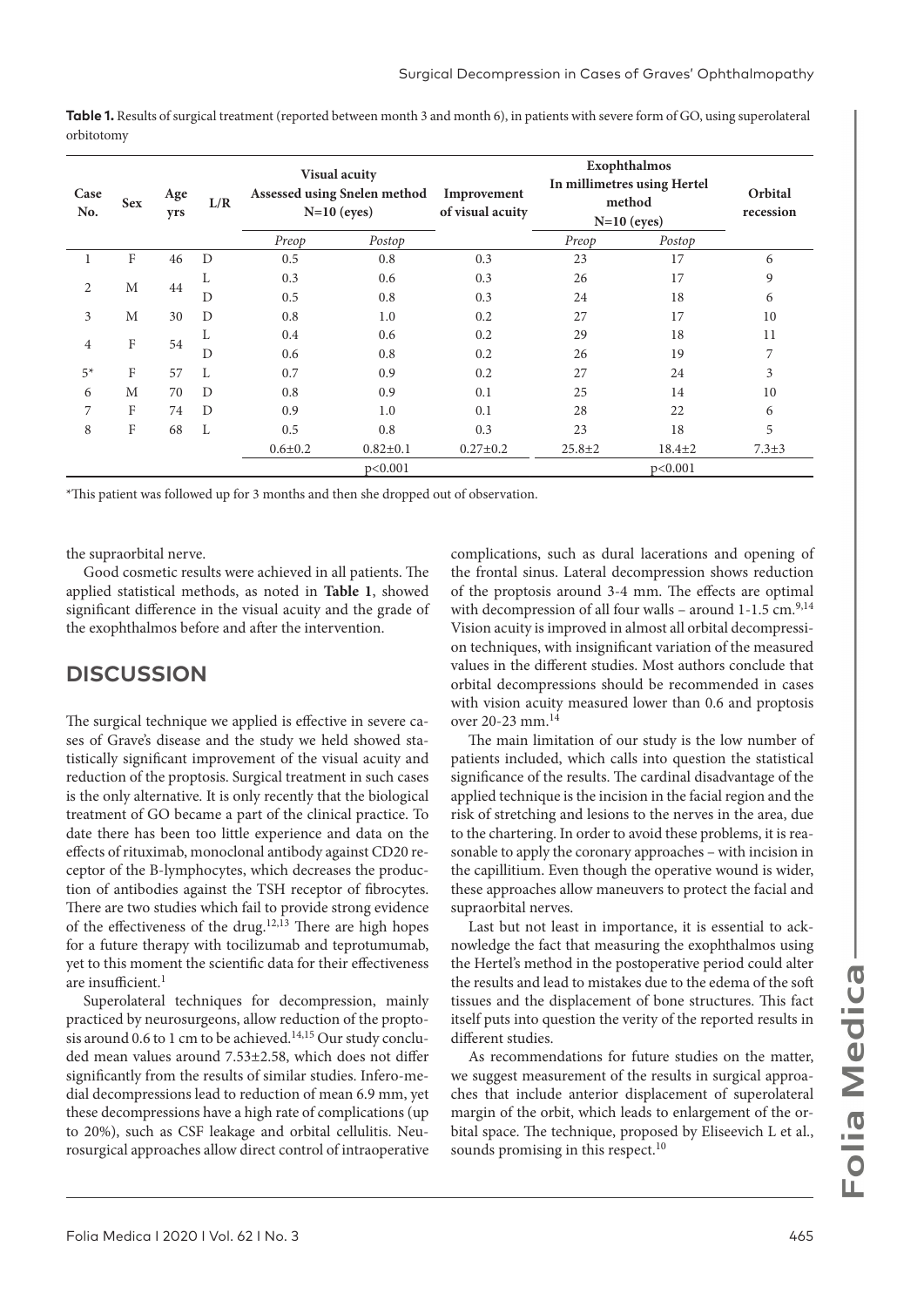# **CONCLUSION**

In conclusion, though there are significant disadvantages of the applied surgical techniques for orbital decompression, they remain the only alternative to avoid the complication of severe GO.

## **Acknowledgements**

The authors declare no conflict of interest concerning the materials or methods used in this study or the findings specified in this paper.

## **REFERENCES**

- 1. Weiler D. Thyroid eye disease: a review. Clin Exp Optom 2017; 100(1):20–5.
- 2. Tanda M, Piantanida E, Liparulo L, et al. Prevalence and natural history of Graves' orbitopathy in a large series of patients with newly diagnosed Graves' hyperthyroidism seen at a single center. J Clin Endocrinol Metab 2013;98(4):1443–9.
- 3. Kendler D, Lippa J, Rootman J. The initial clinical characteristics of Graves' orbitopathy vary with age and sex. Arch Ophthalmol 1993;111(2):1997–2001.
- 4. Weetman A, Cohen S, Gatter K, et al. Immunohistochemical analysis of the retrobulbar tissues in Graves' ophthalmopathy. Clin Exp Immunol 1989;75:222–7.
- 5. Cubuk M, Konuk O, Unal M. Orbital decompression surgery for the treatment of Graves' ophthalmopathy: comparison of different techniques and long-term results. Int J Ophthalmol 2018;11(8):1363–70.
- 6. Linnet J, Hegedüs L, Bjerre P. Results of a neurosurgical two-wall orbital decompression in the treatment of severe thyroid associated ophthalmopathy. Acta Ophthalmol Scand 2001;79:49–52.
- 7. McCarty C, Kenefick T, McConahey W, et al. Ophthalmopathy of Graves' disease treated by removal of roof, lateral walls, and lateral sphenoid ridge: review of 46 cases. Mayo Clin Proc 1970;45:488–93.
- 8. Kennerdell J, Maroon J. An orbital decompression for severe dysthyroid exophthalmos. Ophthalmology 1982;82:467–72.
- 9. Kennerdell J, Maroon J. Radical orbital decompression for exophthalmos. J Neurosurg 1982;56:260–6.
- 10. Eliseevich K, Allen L, Bite U, et al. Decompression for dysthyroid ophthalmopathy via the orbital rim approach. J Neurosurg 1994;80:580–3.
- 11. Al-Mefty O, Fox J. Superolateral orbital exposure and reconstruction. Surg Neurol 1985;23:609–13.
- 12. Salvi M, Vannucchi G, Curro N, et al. Efficacy of B-cell targeted therapy with rituximab in patients with active moderate-severe Graves' orbitopathy: a randomized controlled study. J Clin Endocrinol Metab 2015;100:422–31.
- 13. Stan M, Garrity J, Carranza L. Randomized controlled trial of rituximab in patients with Graves' orbitopathy. J Clin Endocrinol Metab 2015;100:432–41.
- 14. Leong SC, Karkos PD, Macewen CJ, et al. A systematic review of outcomes following surgical decompression for dysthyroid orbitopathy. The Laringoscope 2009; 119(6):1106-15.
- 15. Wiersinga WM. Advances in treatment of active, moderate-to-severe Graves' ophthalmopathy. LANCET Diabetes Endocrinol [Internet] 2017;5(2):134–42.